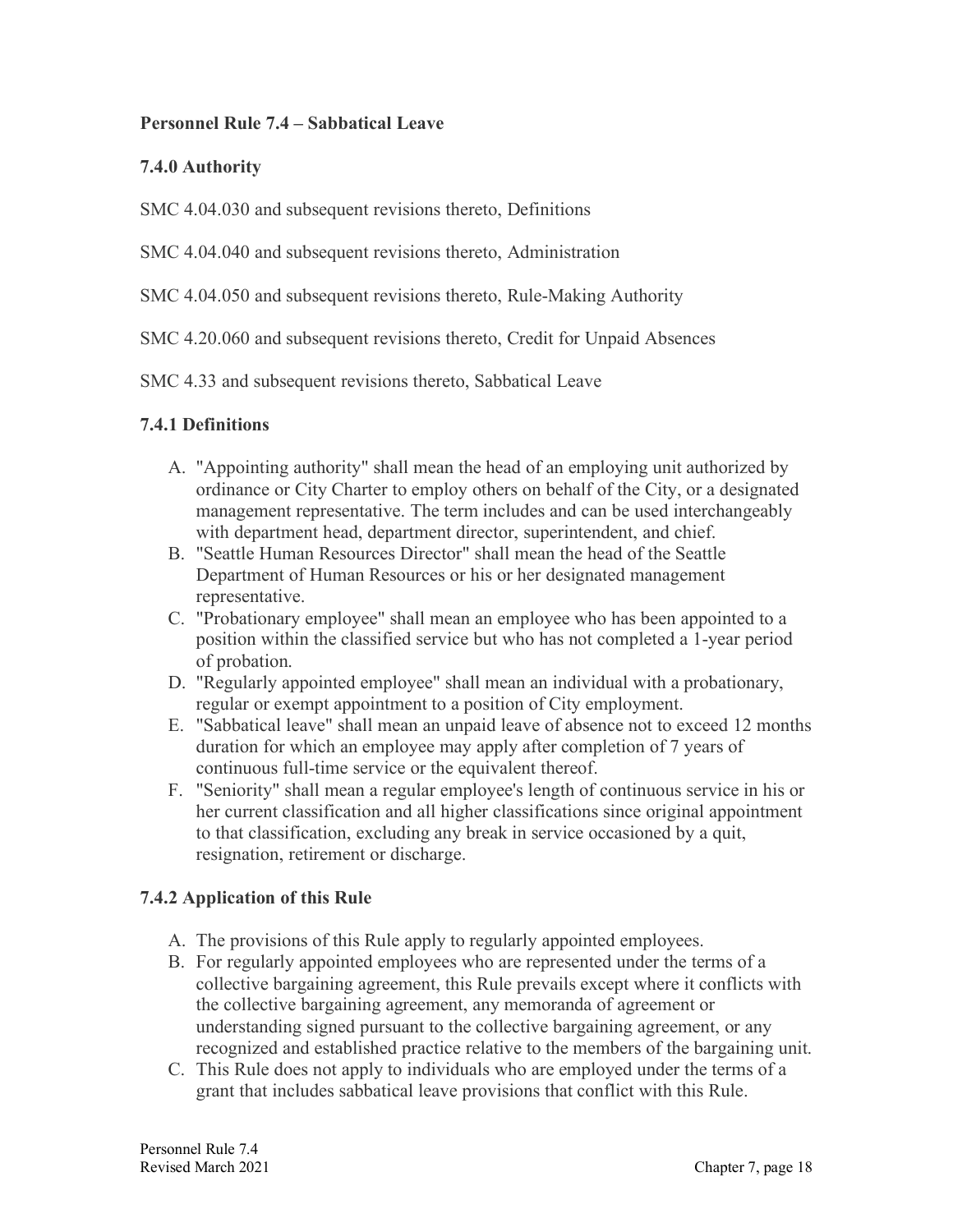- D. This Rule does not apply to individuals hired by the City on a temporary, intermittent or seasonal basis, or for a work schedule of fewer than 20 hours per week, nor does it apply to individuals hired under contract to the City.
- E. Appointing authorities may establish written policies and procedures for the implementation and administration of this Rule to facilitate the management of the personnel system within their employing units, provided that such policies and procedures do not conflict with the provisions of this Rule.

# **7.4.3 Sabbatical Leave**

- A. An employee may request, and the appointing authority may grant a sabbatical leave of absence not to exceed 12 consecutive months, to an employee who has completed the equivalent of 7 consecutive years of full-time regular City service. An employee who takes a sabbatical leave is entitled to return, at the conclusion of the leave, to the position from which he or she left, or a position in the same employing unit that is substantially similar in duties, responsibilities and compensation. The employee's right to return is no greater than if he or she had been actively working during the leave period.
- B. Upon commencing a sabbatical leave, an employee may opt to take a lump sum cash-out of any or all of his or her sick leave balance over 240 hours, at the rate of one hour's pay for every four hours of sick leave. The cashed-out sick leave is deleted from the employee's sick leave balance.
- C. Employees are not required to exhaust their paid leave balances prior to beginning a sabbatical leave.
- D. To the extent allowed by the City's agreements with health care providers or insurers, the employing unit will pay the employer's portion of an employee's health care benefits while the employee is on sabbatical leave, at the rate of 1 month of coverage for each full year of service.
- E. Following a sabbatical leave, an employee must complete an additional 7 years of full-time service, or the equivalent thereof, to be eligible for another sabbatical leave.
- F. An employee who fails to return to work from a sabbatical leave shall be treated as a voluntary quit. The appointing authority will provide the employee written notice via personal delivery or certified mail of this intended personnel action. If the employee fails to respond to the notice within five business days of the notice being sent, the personnel action will be final effective the date the sabbatical leave was scheduled to end.

# **7.4.4 Effect of Unpaid Leave on Service Credit**

A. An employee who takes unpaid leave of absence authorized under Personnel Rule 7.1, Family and Medical Leave; Personnel Rule 7.2, Pregnancy Disability Leave and Limited Duty Assignment; Personnel Rule 7.3, Leave of Absence; or Personnel Rule 7.4, Sabbatical Leave shall have any period(s) of unpaid leave deducted from his or her service credit for purposes of calculating seniority for layoff.